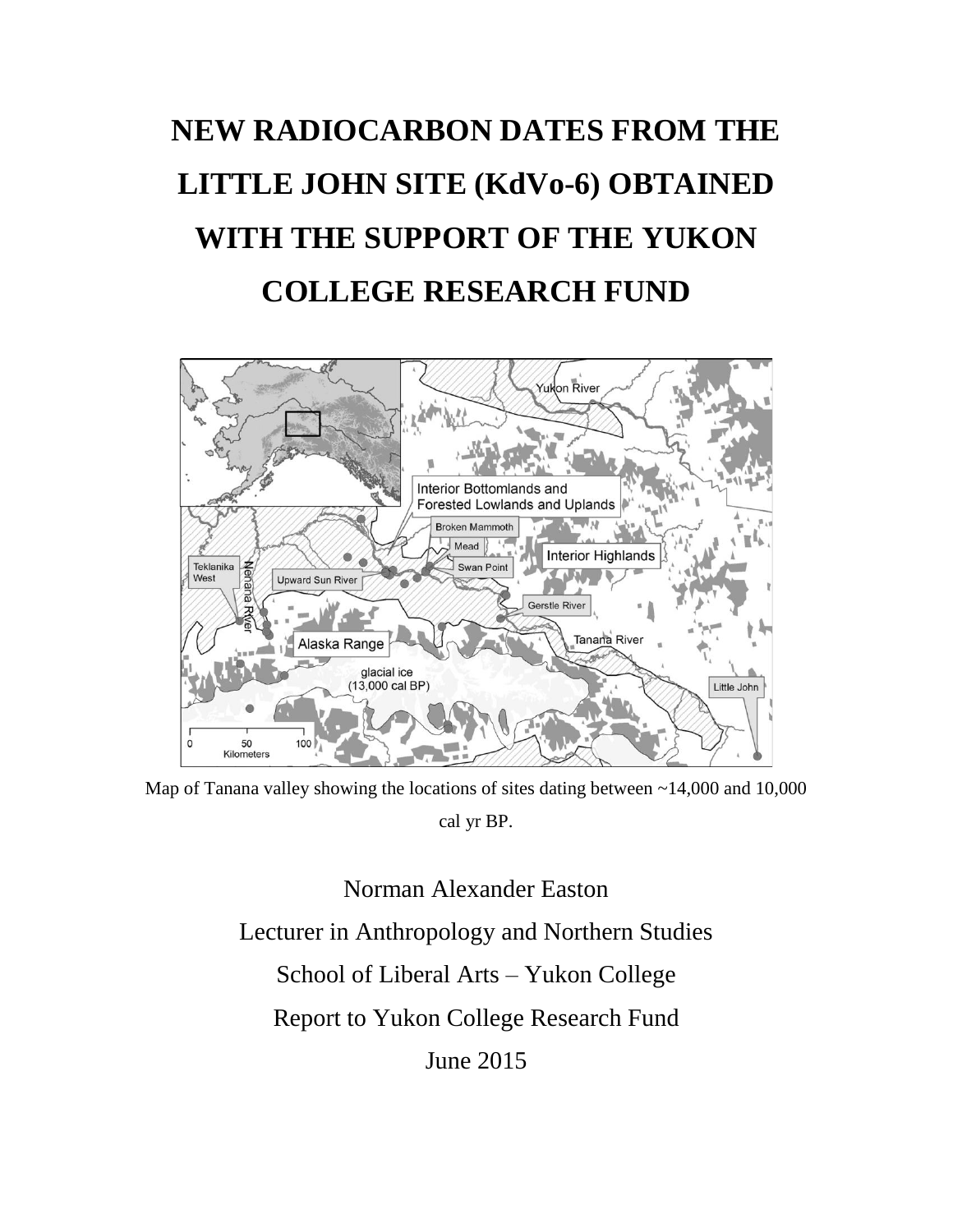## **NEW RADIOCARBON DATES FROM THE LITTLE JOHN SITE (KdVo-6) OBTAINED WITH THE SUPPORT OF THE YUKON COLLEGE RESEARCH FUND**

With the generous support from the recently established Yukon College Research Fund, ten new radio-carbon dates were obtained over the past year that have contributed to the further refinement of the chronology of human occupation at the Little John site. The new dates range from 1,780 to 12,400 Radiocarbon years ago, which when calibrated range from c. 1715 to 14,500 Calendar years before present. The new dates are summarized in the Table below. The entire suite of acceptable dates at the site now consists of 37 AMS measured dates ranging from the most recent past to the Wisconsin Interstadial (MIS 3) c. 42,000 plus years ago. The earliest cultural material at the site is dated to c. +14,000 years before present. The new dates allow for a more refined cultural chronology at the Little John site and will be incorporated into a major peer-reviewed publication in development and future reports and publications on our continuing work at this unique multi-component site.

The Little John site is both an archaeological site and the location for the White River First Nation – Yukon College summer research field camp that supports the WRFN-YC Scottie Creek Borderlands Culture History Project, an interdisciplinary investigation of the prehistoric archaeology, cultural geography, linguistics, history, and contemporary sociology of the Yukon – Alaska borderlands in the region about the Alaska Highway. The research began in 1990 with ethnographic work with Upper Tanana Elders of Beaver Creek, Yukon, and Northway, Tetlin, and Tanacross, Alaska, with archaeological work in the region beginning in 1994 in the context of a Yukon College summer field school supported by the Northern Research Endowment Fund; our work in 2015 will represent the  $25<sup>th</sup>$  year of consecutive field research in the region – by far the longest running sustained program of anthropological research in Yukon. Archaeological work at the Little John site began in 2002 and has continued yearly (with the exception of 2005), accumulating 13 years of research at the site. Despite this, there remains much to be done and discovered at the site. Its areal extent is estimated at about 4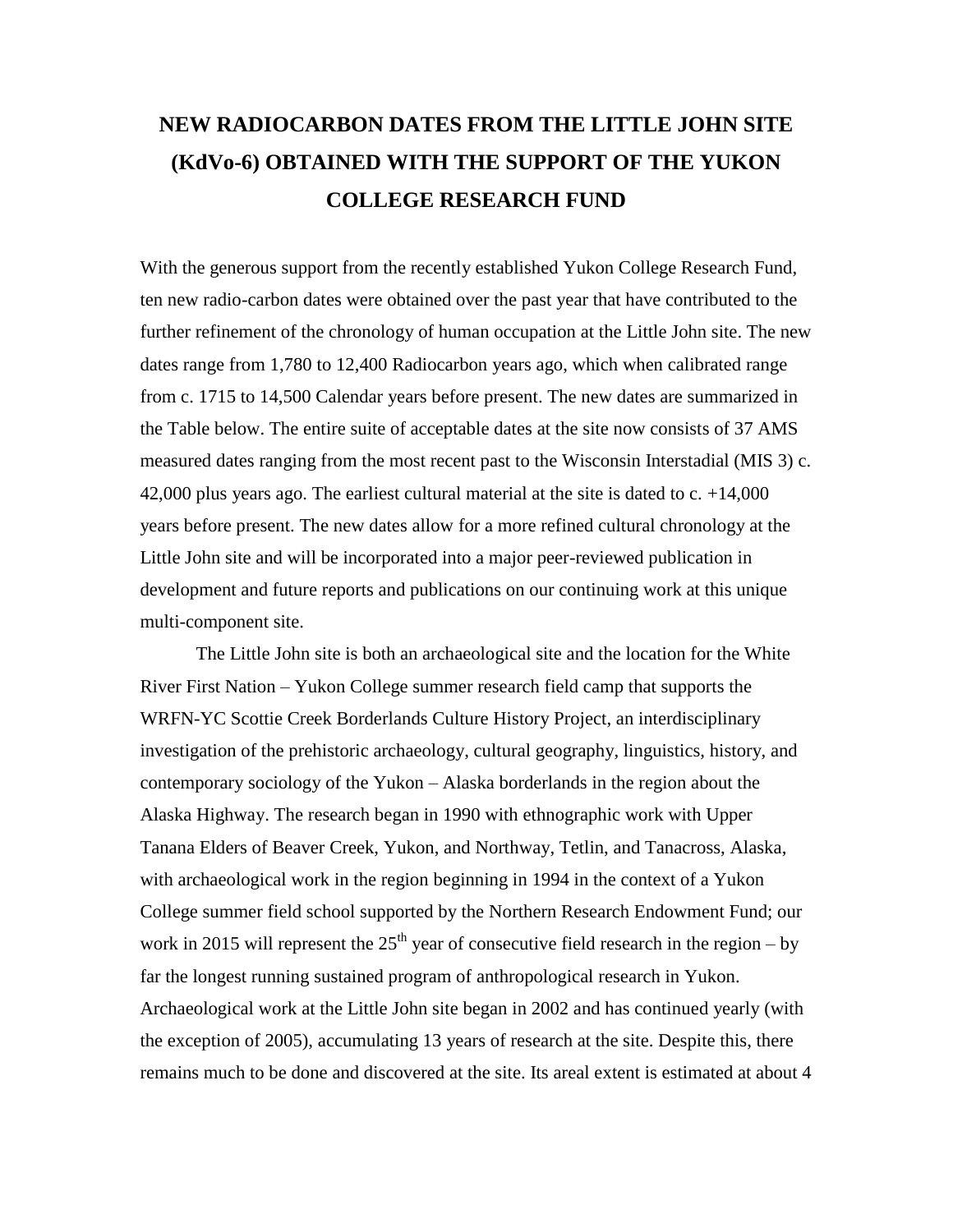to 5 thousand square meters; to date we have explored less than 300 square meters of the deposits.

| Table 1. New Dates for KdVo6 Supported by this Grant |             |             |                     |                   |                 |            |                 |                         |  |
|------------------------------------------------------|-------------|-------------|---------------------|-------------------|-----------------|------------|-----------------|-------------------------|--|
|                                                      |             | <b>Va</b>   | $2\sigma$           |                   |                 | <b>DBS</b> |                 | Comments /              |  |
| Lab#                                                 | <b>RCBP</b> | $\mathbf r$ | <b>CALBP</b>        | Level             | Unit            | CM         | <b>Material</b> | <b>Associations</b>     |  |
| Beta 387618                                          |             |             | $1815 -$            |                   | N15             |            | Charred         | Large B2 hearth feature |  |
| KdV <sub>06</sub>                                    | 1780        | 30          | 1615                | B <sub>2</sub>    | W01             | c. 8       | material        | and artifacts           |  |
| N15W18-B2<br>Beta 387614                             |             |             |                     |                   |                 |            |                 |                         |  |
| KdVo6 Fa08-                                          | 7200        | 30          | $8035 -$<br>7960    | P                 | N18<br>W07      | 97         | Bone, swan      | Fa08-045 long bone      |  |
| 045                                                  |             |             |                     |                   |                 |            |                 | fragments               |  |
| <b>UOC 0642</b>                                      |             |             | $10231 -$           |                   |                 |            |                 | wood sample 2011-16;    |  |
| KdVo6 S11-                                           | 8972        | 43          | 99232               | PC                | N19<br>W11      | 100        | Wood            | bottom of PC Hearth     |  |
| 16                                                   |             |             | intercepts          |                   |                 |            |                 | Feature 2011-15         |  |
| Beta 387616                                          |             |             | $10680 -$           | PC <sub>3</sub> - | N <sub>16</sub> |            | Bone,           | Fa10-019 long bone      |  |
| KdVo6 Fa10-                                          | 9370        | 30          | 10515               | P <sub>4</sub>    | W12             | 82.5       | bison           | fragment                |  |
| 019                                                  |             |             |                     |                   |                 |            |                 |                         |  |
| <b>UOC 0645</b>                                      |             |             | 11083 -             |                   | N20             |            | Bone,           | Fa14-03-04-01/02,       |  |
| KdVo6 Fa14-<br>03-04-01/02                           | 9474        | 65          | 105622              | P <sub>2</sub>    | <b>W08</b>      | 90         | wapiti          | Wapiti                  |  |
|                                                      |             |             | intercepts          |                   |                 |            |                 |                         |  |
| <b>UOC 0644</b><br>KdVo6 Fa10-                       | 9502        | 59          | $11085 -$<br>105872 | LbPC              | N <sub>16</sub> | 85         | Bone,           | Fa10-21 tibia fragment  |  |
| 21                                                   |             |             | intercepts          |                   | W12             |            | caribou         |                         |  |
| Beta 406635                                          |             |             |                     |                   |                 |            |                 |                         |  |
| KdVo6 C14S                                           | 9780        | 30          | $11240 -$           | LbPC              | N17             | 102        | Charred         | Artifact #s 4375 - 4380 |  |
| 2014-01                                              |             |             | 11185               | $3-P4$            | W13             |            | material        |                         |  |
| <b>UOC 0643</b>                                      |             |             | 12793 -             |                   | N17             |            | Bone.           | Fa06-133 innominate     |  |
| KdVo6 Fa06-                                          | 10831       | 48          | 12679               | <b>LbPC</b>       | W04             | 78         | caribou         | with acetabulum,        |  |
| 133                                                  |             |             |                     |                   |                 |            |                 | ischilium, mature       |  |
| Beta 387613                                          |             |             | 13080 -             |                   | N17             |            | Bone,           |                         |  |
| KdVo6 Fa07-                                          | 11140       | 40          | 12970               | PC                | W07             | 90         | caribou         | Fa07-017 astragulus     |  |
| 017                                                  |             |             |                     |                   |                 |            | astragulus      |                         |  |
| Beta 387617                                          |             |             | $14715 -$           | LbPC              | N <sub>16</sub> | 105        | Bone,           |                         |  |
| KdVo6 Fa10-<br>137                                   | 12400       | 40          | 14210               | $3-P4$            | W12             | 115        | bison           | Fa10-137 phalanx        |  |
|                                                      |             |             |                     |                   |                 |            |                 |                         |  |

The Little John site is recognized as one of the earliest archaeological sites in Eastern Beringia. Based on an earlier published date (Easton et al. 2011) of 12,020 +\- 70 Radiocarbon years that calibrates to between 14,050 to 13,720 Calendar years before present, Potter, Holmes, and Yesner (2013) note that "only two sites are presently older than 13,300 cal yr BP; Swan Point and Little John" (see maps from Potter et al. 2013 below).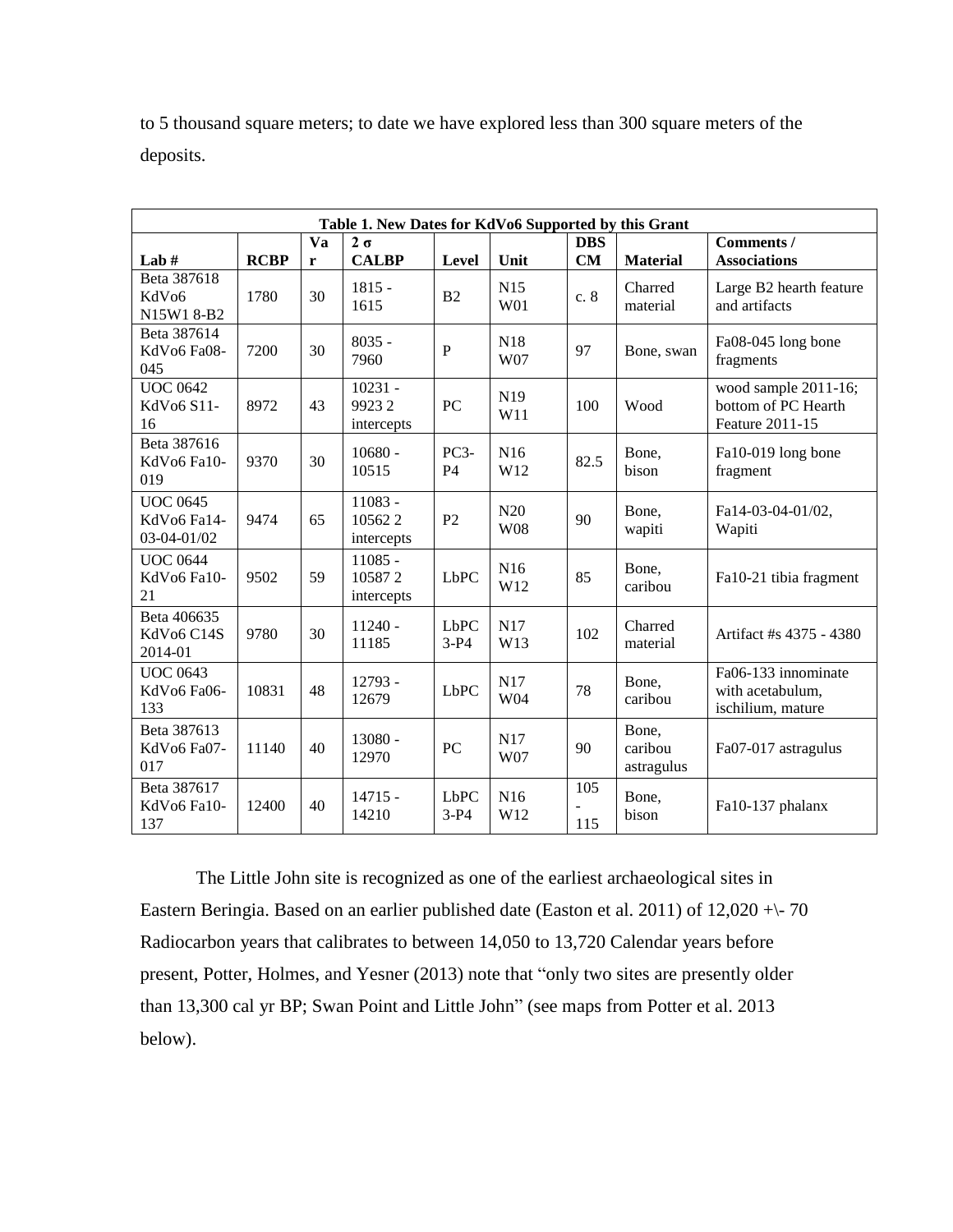

A new date generated by this grant consolidates this assessment. Beta sample 387617 on a bison phalanx (KdVo6 Fa10-137) from the lowest cultural levels below the paleosol complex in Unit N16W12 returned a date of 12,400 +\- 40 Radiocarbon years calibrates to between 14,715 to 14,210 Calendar years before present, firmly placing Little John as contemporaneous with the earliest levels at Swan Point, and the earliest evidence of human occupation in contemporary Canadian geography.

Two of the new dates supported by this grant expand the continuity of occupation at Little John during the Bølling-Allerød interstadial (c. 14,000 – 12,800 years ago) and the onset of the Younger Dryas stadial (12,800 – 11,500 years ago), joining two other previously generated dates (see Table 2, below). This suggests growing intensity of use of the site subsequent to the basal occupation, perhaps representing an expanding population of occupation in the region and/or increased reliance on the site as a dependable location of successful subsistence efforts.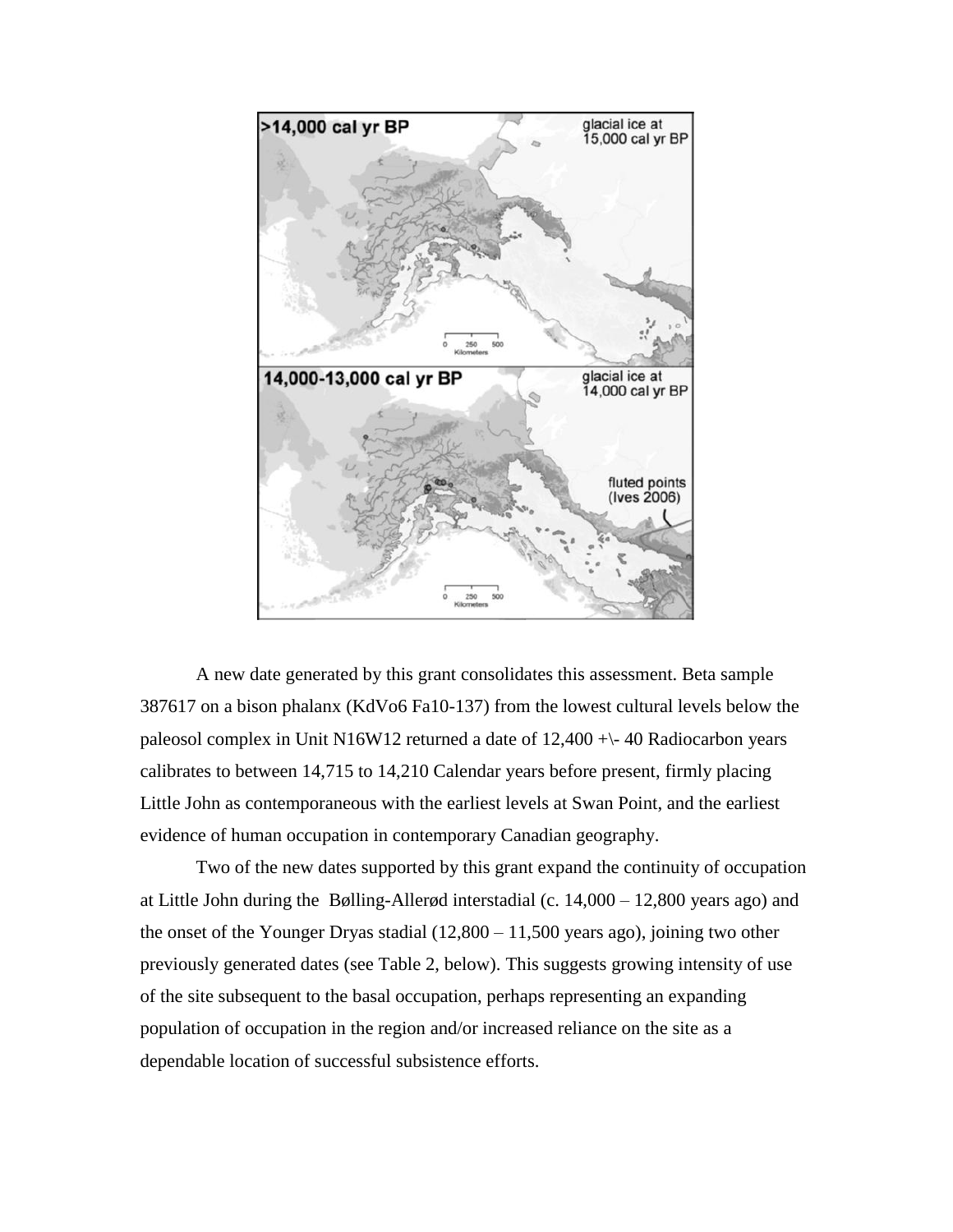| Table 2 - Bølling-Allerød Interstadial Dates                    |             |     |                            |                          |                                    |                  |                                |                                                              |
|-----------------------------------------------------------------|-------------|-----|----------------------------|--------------------------|------------------------------------|------------------|--------------------------------|--------------------------------------------------------------|
| Lab $#$                                                         | <b>RCBP</b> | Var | $2 \sigma$<br><b>CALBP</b> | Level                    | Unit                               | <b>DBS</b><br>CM | <b>Material</b>                | Comments /<br><b>Associations</b>                            |
| <b>UOC 0643</b><br>KdVo6 Fa06-<br>133                           | 10831       | 48  | $12793 -$<br>12679         | LbP<br>$\mathbf C$       | <b>N17</b><br><b>W04</b>           | 78               | Bone,<br>caribou               | Fa06-133 innominate<br>with acetabulum,<br>ischilium, mature |
| Beta 303043<br>KdV <sub>06</sub> 11-01                          | 10840       | 50  | $12801 -$<br>12682         | $PC-$<br>PC <sub>3</sub> | N <sub>18</sub><br>W <sub>13</sub> | 92               | Wood                           | Wood fragments sample<br>$11-01$                             |
| <b>UCI 88769</b><br>KdV <sub>06</sub> Fa <sub>06</sub> -<br>141 | 10960       | 30  | $12905 -$<br>12715         | LbPC                     | N13<br>W <sub>02</sub>             | 52.5             | Bone,<br>Wapiti                | Fa06-141 innominate<br>frag with cutmarks                    |
| <b>Beta 387613</b><br><b>KdVo6 Fa07-</b><br>017                 | 11140       | 40  | $13080 -$<br>12970         | <b>PC</b>                | <b>N17</b><br><b>W07</b>           | 90               | Bone,<br>caribou<br>astragulus | Fa07-017 astragulus                                          |
| New Dates supported by this grant are in Boldface.              |             |     |                            |                          |                                    |                  |                                |                                                              |

| Table 3. Post Younger Dryas - Early Holocene Dates                       |             |     |                                   |                          |                                    |                  |                     |                                                                |  |
|--------------------------------------------------------------------------|-------------|-----|-----------------------------------|--------------------------|------------------------------------|------------------|---------------------|----------------------------------------------------------------|--|
| Lab#                                                                     | <b>RCBP</b> | Var | $2 \sigma$<br><b>CALBP</b>        | Level                    | Unit                               | <b>DBS</b><br>CM | <b>Material</b>     | Comments /<br><b>Associations</b>                              |  |
| Beta 387614<br>KdVo <sub>6</sub> Fa <sub>08</sub> -<br>045               | 7200        | 30  | $8035 -$<br>7960                  | $\mathbf{P}$             | N <sub>18</sub><br>W <sub>07</sub> | 97               | Bone, swan          | Fa08-045 long bone<br>fragments                                |  |
| <b>UOC 0642</b><br>KdV <sub>06</sub> S <sub>11</sub> -<br>16             | 8972        | 43  | $10231 -$<br>99232<br>intercepts  | PC                       | N <sub>19</sub><br>W <sub>11</sub> | 100              | Wood                | wood sample 2011-16;<br>bottom of PC Hearth<br>Feature 2011-15 |  |
| Beta 387616<br>KdVo6 Fa10-<br>019                                        | 9370        | 30  | $10680 -$<br>10515                | $PC3-$<br>P <sub>4</sub> | N <sub>16</sub><br>W <sub>12</sub> | 82.5             | Bone,<br>bison      | Fa10-019 long bone<br>fragment                                 |  |
| <b>UOC 0645</b><br>KdV <sub>06</sub> Fa <sub>14</sub> -<br>$03-04-01/02$ | 9474        | 65  | $11083 -$<br>105622<br>intercepts | P <sub>2</sub>           | N <sub>20</sub><br>W <sub>08</sub> | 90               | Bone,<br>wapiti     | Fa14-03-04-01/02,<br>Wapiti                                    |  |
| <b>UOC 0644</b><br>KdVo <sub>6</sub> Fa10-<br>21                         | 9502        | 59  | $11085 -$<br>105872<br>intercepts | <b>LbPC</b>              | N16<br>W <sub>12</sub>             | 85               | Bone,<br>caribou    | Fa10-21 tibia fragment                                         |  |
| Beta 406635<br>KdVo6 C14S<br>2014-01                                     | 9780        | 30  | $11240 -$<br>11185                | <b>LbPC</b><br>$3-P4$    | N <sub>17</sub><br>W <sub>13</sub> | 102              | Charred<br>material | Artifact #s 4375 - 4380                                        |  |

The next series of six dates generated by this grant are all post-Younger Dryas in age (see Table 3, above) and join a robust suite of 12 dates that represents the strongest chronological signature at Little John and clearly represents an expanding intensity of use of the site at the end of the Pleistocene and the onset of the Holocene during the Milankovitch Thermal Maximum. One of the dates is in direct association with a